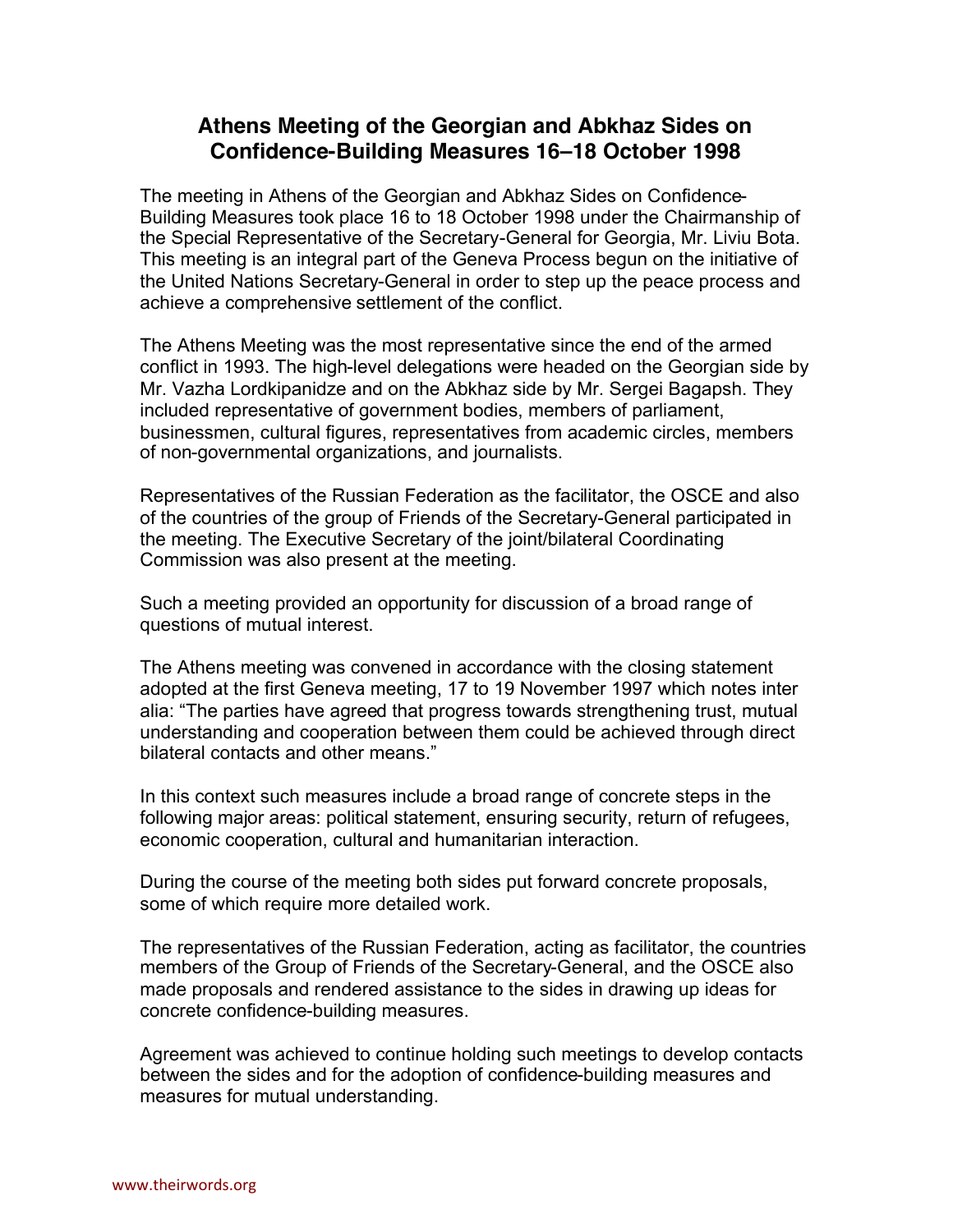During the meeting the Special Representative of the Secretary-General, representatives of the Russian Federation, as facilitator, and the countries members of the Friends of the

Secretary-General, gave the sides for their consideration the draft protocol on priority measures for a settlement to the conflict. It was proposed to the parties to state their view on this draft protocol at the next meeting of the Coordinating Council.

The parties agree on the following:

Having once again reaffirmed their commitment undertaken earlier regarding the right of refugees and displaced persons to voluntary return to the places of their former permanent residence, they agreed to speed up conclusion of work on the relevant documents.

To provide for full implementation of the provisions of the protocol of 24 September 1998 signed in Sukhumi.

To create a joint mechanism with the participation of representatives of UNOMIG and the CIS-PKF, to investigate acts of violation of the Ceasefire and Separation Forces Agreement of 14 May 1994 and for the prevention of a repetition of such acts, and also for the immediate consideration of complaints of one of the sides regarding actions of the other side which might represent a threat to security in the conflict zone.

To conclude drawing up the order for interaction of the prosecutors of the sides in investigating criminal cases regarding subversive acts perpetrated in the security zone.

To ensure an operative link between the leaders of the military structures of the sides, inter alia, at the local level, for rapid response to situations and actions which may lead to an aggravation of the situation in the conflict zone.

To promote in all possible ways the implementation of programmes of demining. Having noted the importance of the dialogue begun on the development of trade and economic relations between them, to promote the conclusion of direct working contracts in the areas of energy, trade, agriculture, construction, etc. To conduct active investigation of cases involving persons missing during the hostilities and the handing over of the remains of the dead. To request from donor countries expert and material support in carrying out psychological social rehabilitation of post-trauma syndrome.

Other proposals put forward by the parties to the meeting will be further studied.

The implementation of confidence-building measures will be carried out within the framework of the activity of the Coordinating Council and bilateral meetings. The Special Representative of the United Nations Secretary-General shall inform the Coordinating Council regarding the implementation of concrete confidencebuilding measures.